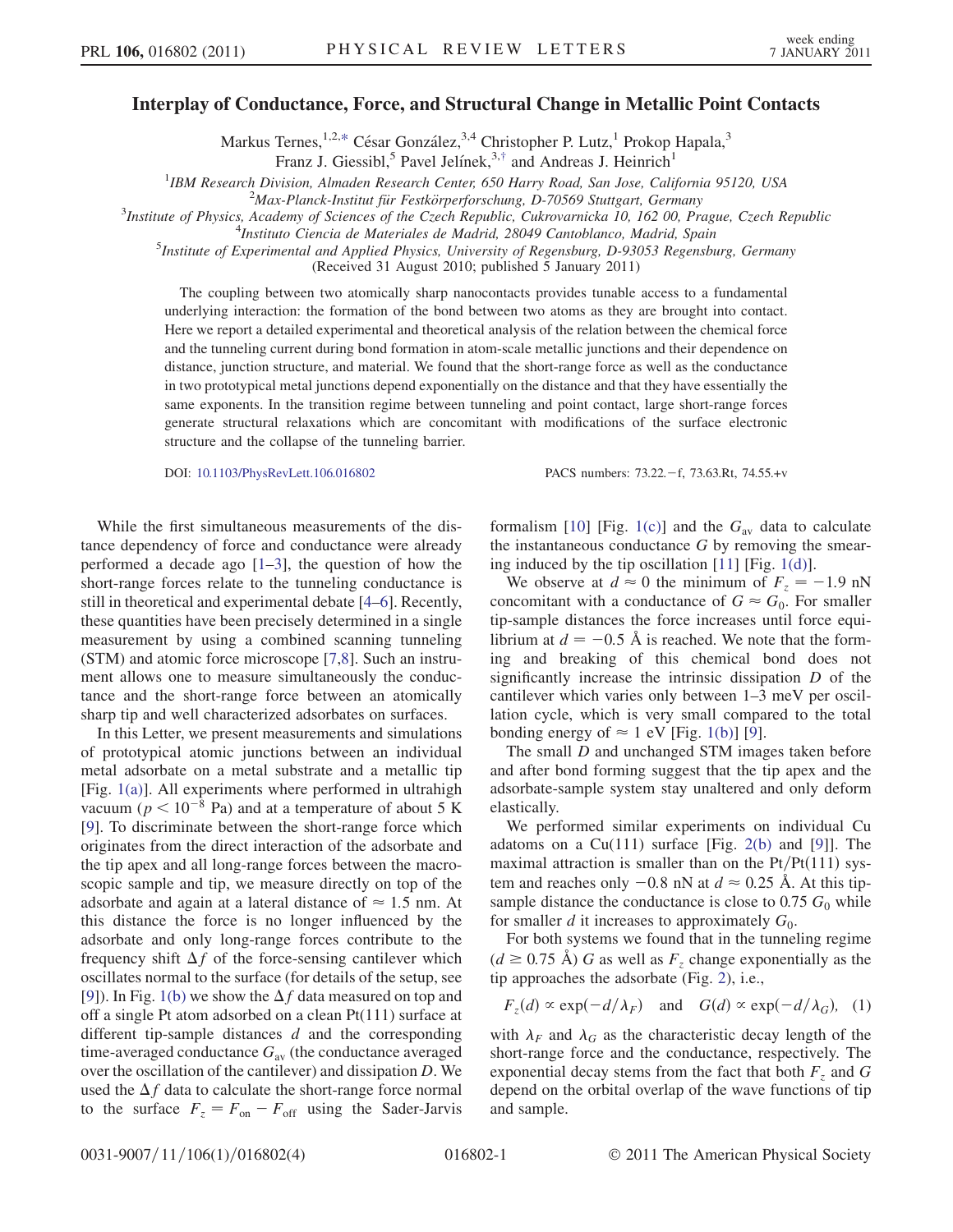<span id="page-1-3"></span>

<span id="page-1-0"></span>FIG. 1 (color online). (a) 3D representation of a constant current STM image ( $I = 1 \text{ nA}$ ,  $V = 1 \text{ mV}$ ,  $4 \times 1.5 \text{ nm}^2$ ) of a single Pt atom adsorbed on a Pt(111) surface and a schematic of the probing tip. (b) Time-average junction conductance  $G_{av} = I_{av}/V$  (blue dashed curve) and frequency shift  $\Delta f$  on top (black curve) and off (green curve) the Pt atom measured at different tip-sample distances d. The lower panel shows the dissipation signal D on top of the Pt atom recorded simultaneously with  $G_{av}$  and  $\Delta f$ . (c) Calculated short-range force between tip apex and Pt adatom (full line) and simulated forces (squares) from data in (b). (d) Conductance after deconvolution of the tip oscillation (full line) and simulated conductance (squares). All conductances are given in units of the single-channel, spin-degenerate quantum of conductance  $G_0 = 2e^2/h = (12906 \Omega)^{-1}$ , where *e* is the elementary charge and *h* is the Planck constant.

In contrast to the uniform exponential change and the smooth transition to the maximal absolute value of G in the Pt/Pt $(111)$  system [Fig. [2\(a\)\]](#page-1-1), the Cu/Cu $(111)$  system shows an overshooting, i.e., a decrease of  $\lambda_G$ , at the transition

<span id="page-1-2"></span>

<span id="page-1-1"></span>FIG. 2 (color online). (a) Logarithmic plot of the conductance G and short-range force  $F<sub>z</sub>$  as measured (full line) and simulated (dots and squares) for the  $Pt/Pt(111)$  system. (b) Same as (a) but for  $Cu/Cu(111)$ . Blue dashed lines in both panels are exponential fits for  $d \ge 0.75$  Å to the G and  $F_Z$  data, respectively.

between tunneling and point contact  $(0 < d < 0.75 \text{ Å})$ [Fig. [2\(b\)](#page-1-1)]. While this decrease of  $\lambda_G$  close to point contact was already observed in STM only measurements [[12](#page-3-11)], here we can relate it to the simultaneously measured divergence of the exponential  $F<sub>z</sub>$  dependence which is even stronger in the Pt/Pt(111) system than in the Cu/Cu(111) system.

To explain the measurements, extensive total energy density functional calculations using the VASP code [\[13\]](#page-3-12) in combination with a Green's function approach [[14](#page-3-13)] for the electron transport were performed (for details, see [\[9](#page-3-8)]). We note that this simulation takes all atomic and electronic relaxation of tip and sample into account and allows a nonperturbative treatment of the electron transport in both the tunneling and contact regimes.

First, we performed an extensive search for a reliable tip structure. Different tip geometries have been explored and compared with the experimental  $F<sub>z</sub>$  and G curves whereby a regularly pyramidal Ir tip with a  $(100)$  [for the Pt/Pt $(111)$ system] or (111) [for the  $Cu/Cu(111)$  system] fcc surface facet and terminated at the apex with an atom of the surface material (Pt or Cu, respectively) shows the best conformance with the experimental data of both systems [[9\]](#page-3-8). In both systems we find very good agreement between experimental and calculated data as shown in Figs. [1](#page-1-3) and [2.](#page-1-2) In addition, we observe in our simulations a strong dependence of the force on the chemical composition of the outermost tip atom indicating a possible single-atom chemical identification [[15](#page-3-14)].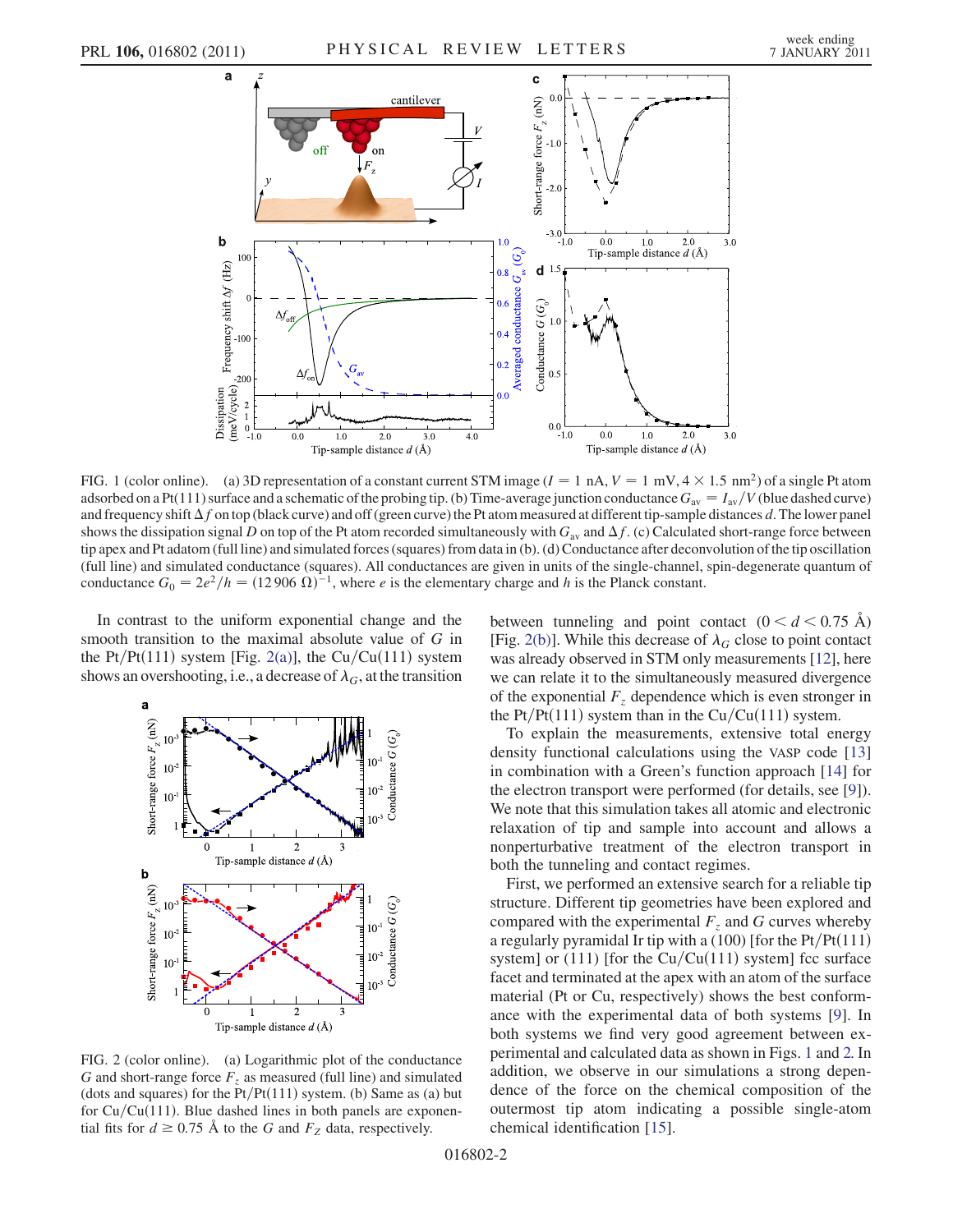In the tunneling regime the exponents  $\lambda_F^{-1}$  and  $\lambda_G^{-1}$  of the experimental and simulated data are very close to each other and their ratio  $\alpha = \lambda_G/\lambda_F$  for both systems is  $\approx 1$ (see Table [I](#page-2-0)). Thus, in this distance range of an atomic metal junction, force and conductance are proportional to each other ( $F_z \propto G$ ). The decay coefficient of the conductance  $\kappa = \frac{1}{2} \lambda_G^{-1}$  is related to the apparent tunneling barrier tance  $\kappa = \frac{1}{2} \lambda_G$  is related to the apparent tunneling barrier<br>height  $\Phi$  between tip and sample as  $\kappa = \sqrt{2m\Phi}/\hbar$ , with m as the electron mass and  $\hbar$  as the reduced Planck constant [\[16\]](#page-3-15). We find in our experimental data an apparent barrier height of  $6.3 \pm 0.4$  eV  $(5.6 \pm 0.3$  eV) for the Pt (Cu) system, similar to earlier measurements [\[12,](#page-3-11)[17](#page-3-16)].

While the exponential decay of the conductance is beyond controversy, different theoretical predictions have been made for the ratio  $\alpha$  between short-range force and conductance. Chen found  $\alpha = 2$  by using first-order perturbation theory for the hydrogen molecule ion [\[18](#page-3-17)[,19\]](#page-3-18), and by canonical transformation and diagonalizing the tunneling transfer Hamiltonian [[17](#page-3-16)]. In contrast, Hofer and Fisher found in the framework of the scattering formalism and second-order perturbation  $\alpha = 1$  [[4](#page-3-4)]. Recently, another model incorporating both regimes depending on electronic structure of an atomic contact has been introduced [[20](#page-3-19)]. Here, the clear results we found experimentally and by simulation, going beyond the perturbation theory, answer the theoretical controversy [[4](#page-3-4)[–6](#page-3-5)[,18](#page-3-17)] of the relationship between  $F<sub>z</sub>$  and G in metallic junctions.

The simulations provide detailed insight into underlying processes during the formation of the atomic contact. In particular, we found five main correlated factors related to the formation of the chemical bond between tip and sample: (i) structural relaxation of atoms forming the contact  $[21-23]$  $[21-23]$  $[21-23]$ , (ii) modification of the surface electronic structure [\[24](#page-3-22)[,25\]](#page-3-23), (iii) collapse of the tunneling barrier [\[26\]](#page-3-24), (iv) conductance saturation via elastic multiplescattering processes in near-to-contact regime [[14](#page-3-13)], and (v) modification of surface dipole responsible for atomic contrast observed recently in a kelvin force probe microscope [[27](#page-3-25)].

<span id="page-2-0"></span>TABLE I. Decay coefficients  $\lambda_F^{-1}$  and  $\lambda_G^{-1}$  of the short-range force  $F<sub>z</sub>$  and the conductance G determined by fitting the experimental and calculated data shown in Figs. [1](#page-1-3) and [2](#page-1-2) for tip-sample distances  $d \ge 0.75$  Å. From  $\lambda_G$  the apparent barrier height  $\Phi$  can be calculated. The ratio  $\alpha = \lambda_G/\lambda_F$  is surprisingly close to 1 for both systems. We note that the uncertainty of the experimentally determined values is mainly due to systematic errors in the determination of the tip-sample distance  $d$ , but this error does not influence the uncertainty of the experimentally observed  $\alpha$ .

|                                           | $\lambda_F^{-1} (\mathring{A}^{-1})$ $\lambda_G^{-1} (\mathring{A}^{-1})$ $\Phi$ (eV) $\alpha = \lambda_G / \lambda_F$ |                 |
|-------------------------------------------|------------------------------------------------------------------------------------------------------------------------|-----------------|
|                                           | Pt (exp.) $2.42 \pm 0.08$ $2.58 \pm 0.08$ $6.3 \pm 0.4$ $0.94 \pm 0.01$                                                |                 |
| Pt (sim.) $2.46 \pm 0.06$ $2.56 \pm 0.06$ |                                                                                                                        | $0.96 \pm 0.04$ |
|                                           | Cu (exp.) $2.64 \pm 0.08$ $2.42 \pm 0.08$ $5.6 \pm 0.3$ $1.09 \pm 0.01$                                                |                 |
| Cu (sim.) $2.56 \pm 0.10$ $2.50 \pm 0.04$ |                                                                                                                        | $1.02 \pm 0.06$ |

Our simulations yield that both studied systems show a profound structural change at the transition between tunneling and point contact [\[23](#page-3-21)[,28\]](#page-3-26). The topmost atom of the tip apex and the adsorbate move towards each other with increasing attractive force  $F_z$ . Figure [3](#page-2-1) shows that for the Cu adsorbate on the  $Cu(111)$  the relaxation is almost as large ( $\Delta d_S = 0.6$  Å) as for the Pt adsorbate on the Pt(111) surface ( $\Delta d_s = 0.7 \text{ Å}$ ) even though the maximal attractive force differs between both systems by a factor of  $\approx 2.6$  in the simulation and  $\approx 2.2$  in the experiment. This is in contrast to the deformation in the tip apex, which is approximately proportional to  $F<sub>z</sub>$ . We attribute this behavior to the different Young's modulus of the two materials which is with  $Y = 120$  GPa for Cu much lower than  $Y =$ 168 GPa for Pt [[29](#page-3-27)]. Between  $d = 0.25$  Å and  $d = 0$  the calculations show a large  $(0.3-0.5 \text{ Å})$  change in the relaxation between tip and sample (Fig. [3](#page-2-1)). This resembles snap to contact as it was found, for example, in experiments on Au adatoms on Au(111) [[23](#page-3-21)]. However, the negligible dissipation signal [Fig. [1\(b\)](#page-1-0)] indicates that snap to contact does not play a role in our experiments.

Furthermore, we found in the junction significant modification of the surface electronic structure. The Hartree potential  $V<sup>H</sup>$  across the junction yields the collapse of the tunneling barrier [Fig.  $4(a)$ ] [[26](#page-3-24)], which is accompanied by a charge accumulation of up to 0.24 (0.15) electron charges in the Pt/Pt $(111)$  [Cu/Cu $(111)$ ] junction [Fig. [4\(b\)](#page-3-28)]. This charge enhancement during the bond formation and the elastic deformation of tip and sample significantly influences the orientation and energy of the atomic orbitals which are involved in the electronic transport and the acting short-range forces [\[24](#page-3-22)[,25\]](#page-3-23). Calculating the density of states (DOS) of the substrate-adsorbate system at the apex atom

<span id="page-2-1"></span>

FIG. 3 (color online). Relaxations of the tip apex atom towards the surface (top) and of the surface adatom towards the tip (bottom) from the unperturbed, i.e., force-free, positions at large tip-sample distances. Black triangles (red circles) represent calculations for the Pt/Pt $(111)$  [Cu/Cu $(111)$ ] adsorbate-sample system. Solid lines are guides to the eyes. The insets show stickand-ball models of the Ir tip and Cu surface atoms at close  $(d = 0)$  and at large distance  $(d = 6 \text{ Å})$ .